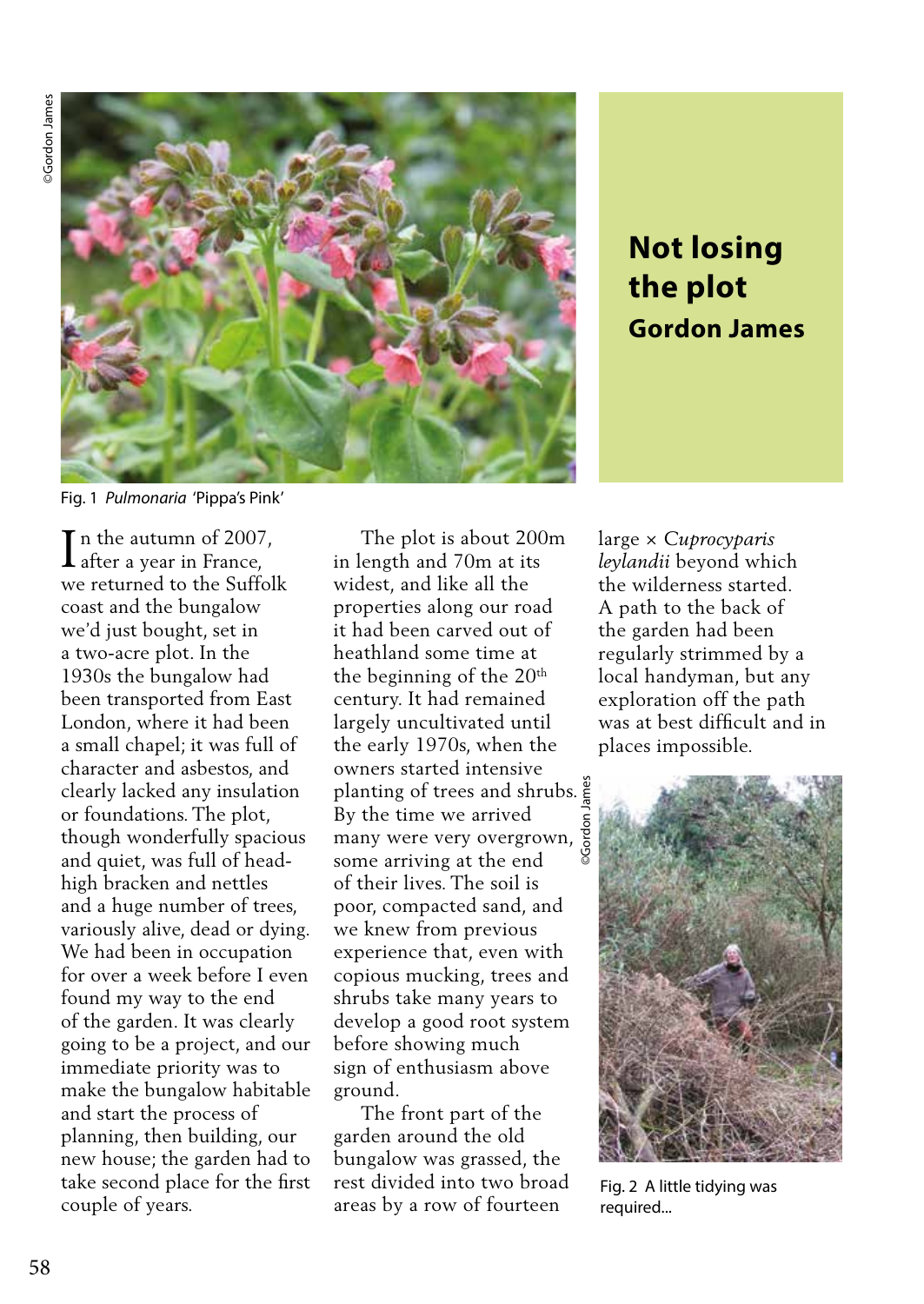

On the plus side, there were some fine shrubs and trees, and those that were less than fine would provide firewood. Indeed, eleven years later we are still heating both the house and water from wood sourced from the garden, and it looks as if we have enough in store to last for some years. Fig. 3 shows a general plan of the garden as it looks in 2018; however, it must be stated that the plan makes it look far more organised and groomed than it does in real life, particularly on this wet November day as I sit

 During the first year in the bungalow, between

writing.

planning our new house and converting the garageworkshop into a habitable temporary home, we began clearing as much of the plot as possible of the grosser weeds and dead wood in order to see what we had got! In the process we discovered the numerous species of animals that share the plot with us, and started thinking about how we could start to create a garden out of this

wilderness. Having retired from teaching a year before with the intention of 'downsizing our lives', we began to wonder if we'd chosen the best path!

 Our initial priority was to create an attractive area around the house which would rehouse the plants saved from our previous garden and stored on a friend's land while we were in France. At the same time we started to tackle



Fig. 4 New front lawn, April 2011



Fig. 5 Front garden, July 2015

©Gordon James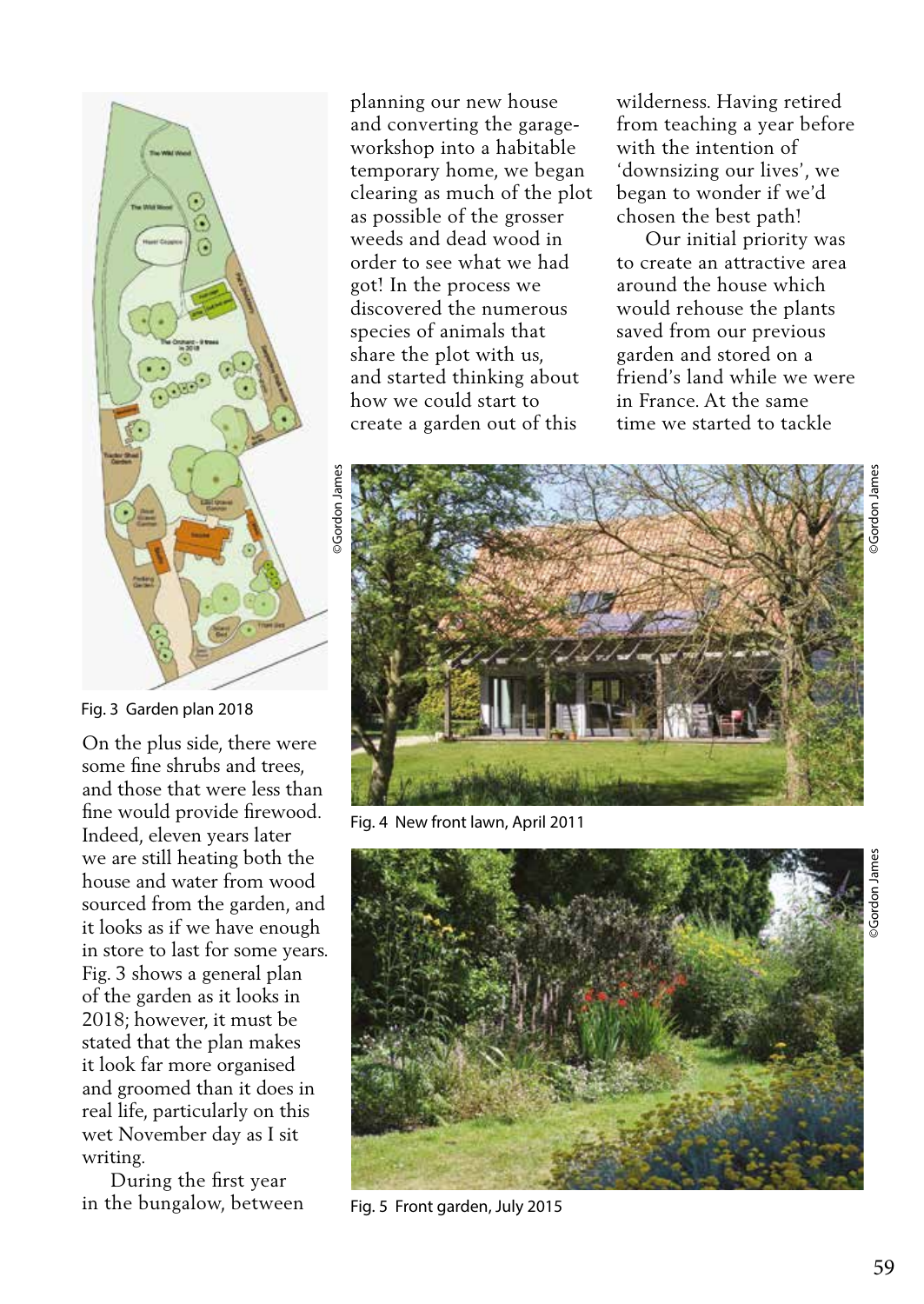

Fig. 6 Excellent plants from HPS seed include *Lychnis chalcedonica, Verbascum nigrum* var. *album, Echinops ritro* and a campanula, probably a *C. latifolia* variety that came from a pack of mixed seeds



Fig. 7 Also from HPS seed and now robust shrubs, *Colutea* x *media*

the jungle of buddlejas and scrub immediately behind the leylandii to develop into an orchard. In the furthest third of the plot the mixture of mature trees included some large sycamores, beech, oaks, cherries, rowans, sweet chestnuts and the odd conifer, an area that the grandchildren named the 'Wild Wood'; it looks after itself fairly well, and is largely left alone.

 Our garden is home to many of the species of mammals in the area; some, like fallow deer, are very attractive but also destructive, particularly in the winter months; the muntjac deer simply roam around eating anything that they come across; badgers cross the garden regularly; and mice and voles enjoy nibbling off the more succulent plants. A large mole population specialises in creating megalithic-sized mole-hills while burrowing just below the surface, uprooting and undermining anything freshly planted. Initially rabbits were a major problem but, through judicious filling in of their burrows and help from our resident stoat, the rabbits are now largely restricted to the Wild Wood.

 During 2009, the front of the garden became a building site as the old bungalow was demolished and the new house built, so our first job was to restore the grass areas around the house which involved weeks of levelling, raking and seeding (fig. 4). Another priority was to plant the shrubs which we hoped would eventually grow through our rather ugly chain-link fence along the road. We chose cultivars considered reliable and easy, but it proved difficult to establish plants in this area of poor, sandy soil where they had to contend with the east wind blowing straight off the North Sea and attacks by deer and voles. The area required intensive, regular weeding but, as ground-cover plants became established under and around the developing shrubs, we began to win ground and today many of the shrubs are mature (fig. 5). Needless to say, each area that we attempted to develop required copious amounts of organic material to be incorporated into the soil before planting could even be contemplated.

 The garden contained several fine trees and shrubs, including a magnificent Monterey Cypress (*Cupressus macrocarpa*) and a Judas tree (*Cercis siliquastrum*) which flowered profusely through the spring as we started building the house. There were also several large flowering shrubs, including a splendid light-leaved, blue *Buddleja davidii*, and popping up here and there various daffodils and snowdrops. Although we had a starter pack of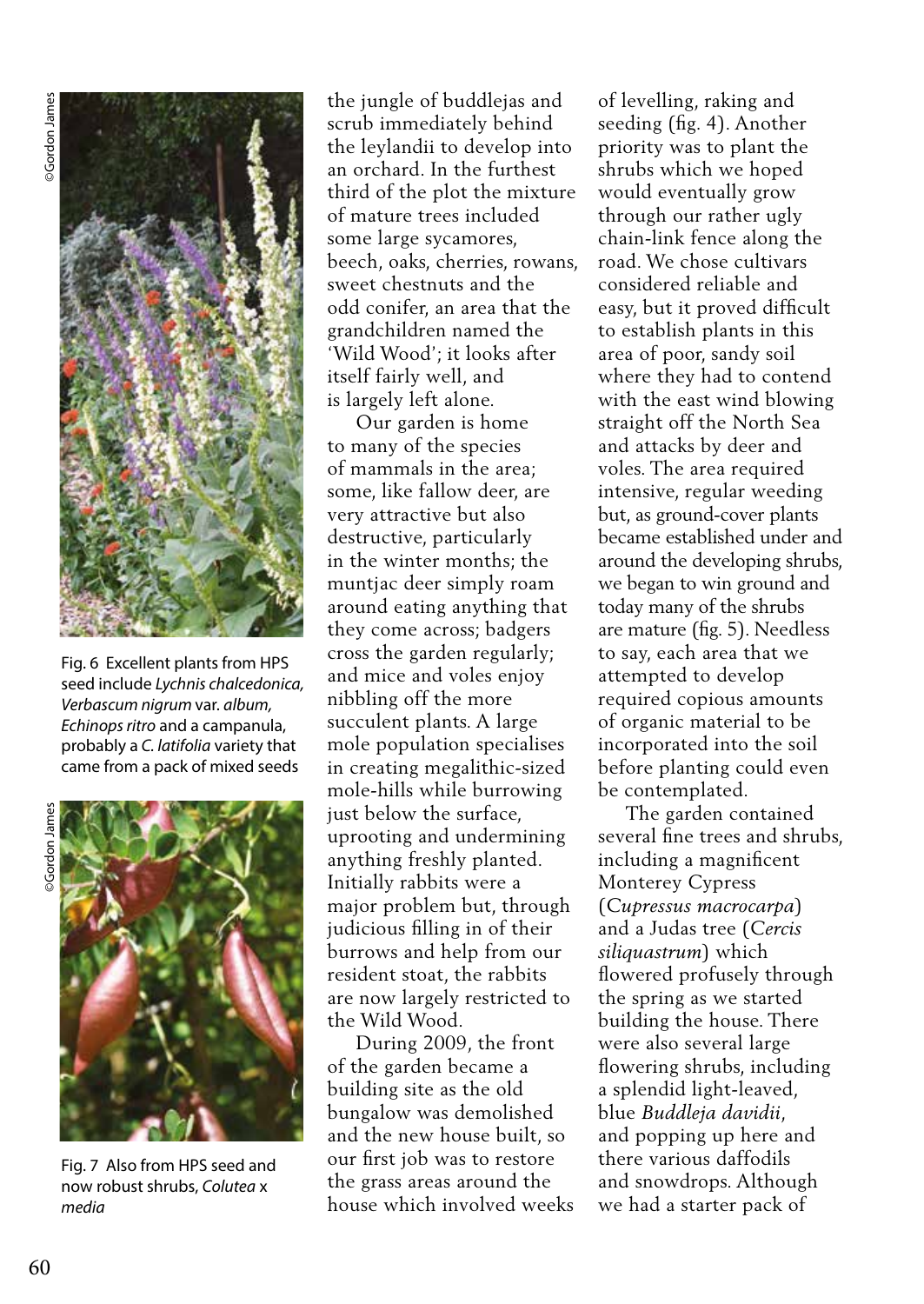plants from our old garden, they didn't go far, so each year we've acquired many new plants from the HPS seed list, which has proven a wonderful method of covering large areas with interesting plants (figs 6 & 7). We've also enjoyed exploring nurseries, local and more distant, and purchasing new shrubs, trees and herbaceous plants, a process which is likely to continue well into the future. We follow the general rule that if a plant we like seeds itself and thrives, we try to leave it alone and work round it; the gravel edges around the house are particularly popular with self-sowers (fig. 8). However, there have been times when drastic relocation was necessary, as in the case of a gangly *Chimonanthus praecox* growing behind the garage that we were about to convert into our temporary home. In 2008 it was moved further down the garden where it settled in well and produces profuse fragrant yellow flowers each January (figs 9 & 10).

 The many large cypresses in the garden left very little open space, so we were relieved when in late 2010 a team of a dozen or more tree surgeons arrive to remove those growing through the 11,000-volt power cables crossing our proto-orchard (fig. 11), followed by a team of power workers to

relocate the transformer. This created a whole new space where we could put more fruit trees and a softfruit area, and re-site the greenhouse (fig. 12). And it allowed us to plant a mixed shrub and herbaceous border down the eastern flank of the garden.

 There was a pair of derelict pigsties on the west side of the garden and, adopting an idea from *Gardens Illustrated,* we built a tractor shed, appropriately roofed with corrugated pig arcs. The area in front of this shed is a perfect place to enjoy the late afternoon sun and thus the 'Tractor Shed Garden' was conceived. During spring and summer 2013, it started to take shape (fig. 13), with a bench and table constructed from timbers rescued from the demolition, and many of the plants grown from HPS seed over the previous couple of years. By the following June this new garden was looking quite mature and colourful (fig. 14), and by 2018 the tractor shed itself was almost hidden beneath an enormous American Pillar rose and a large *Clematis montana*.

 At the same time three other areas, two close to the house and one edging the fruit cage, were carved out, well mucked, and planted. They were christened the 'Old-Shed Garden*'*, the 'Parking Garden' and, in honour of our neighbour on that side, 'Pat's Shrubbery'.



Fig. 8 We leave self-seeders alone – *Silene mexicana* tends to function as a self-seeding annual here and *Cerinthe major*



Fig. 9 Moving the chimonanthus



Fig. 10 Chimonanthus nearly a decade later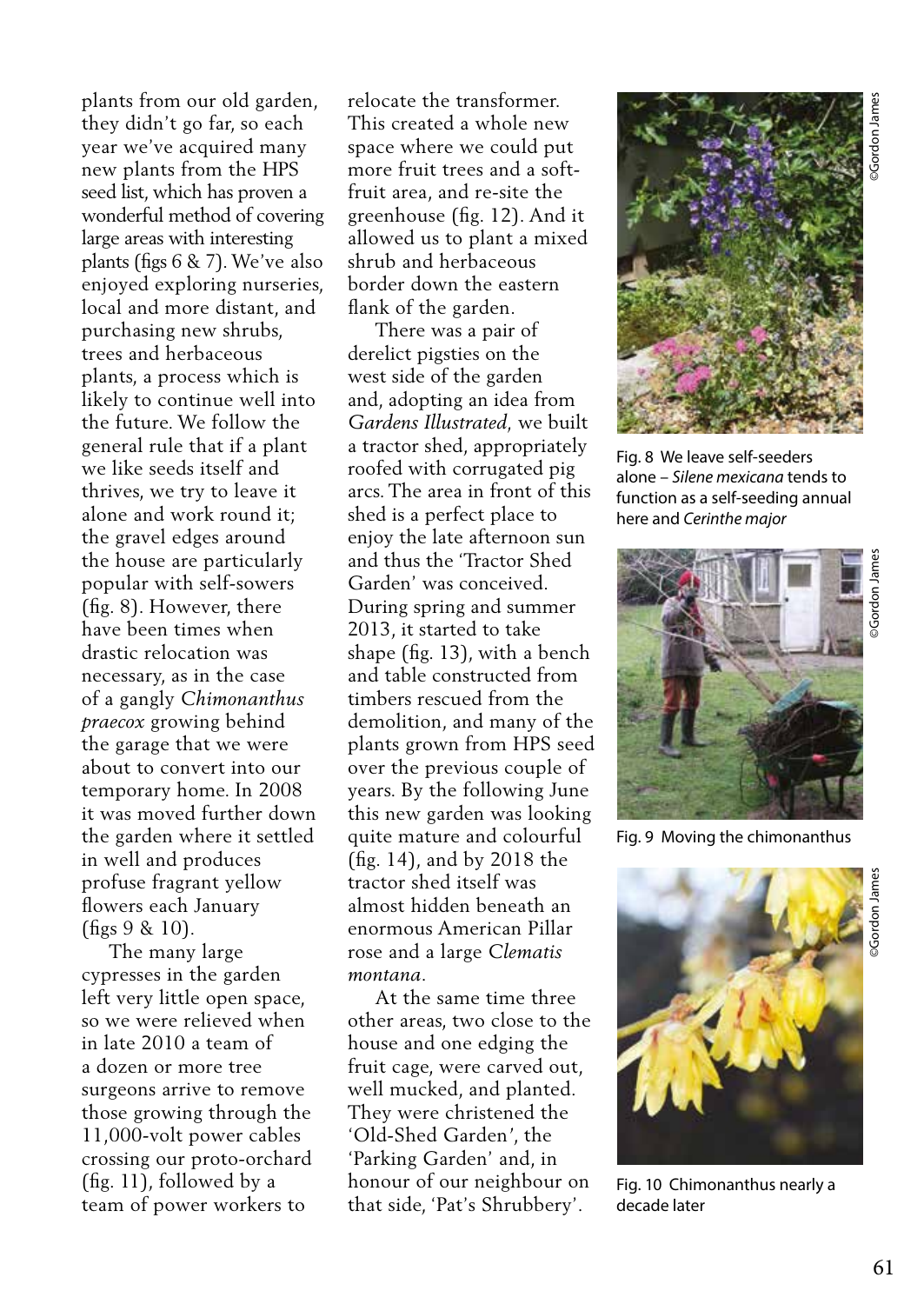

Fig. 11 Our team of tree surgeons

**SGordon Jame** 



Fig. 12 Relocated greenhouse and fruit cages

Other smaller areas of planting sprang up around the house and down one side of the drive. By 2014 a number of areas were planted with a mix of shrubs and perennials, and the next part of our plan was to join them together so the garden had a more defined shape; and of course, to continue the battle against the encroaching weeds and visiting herbivores.

even James ©Gordon James ©Gordon James 2 D D D P P D D D P P D D D D P P D D D D P D D D D D D D D D D D D D D Since 2011 we have been members of the HPS Pulmonaria Group and from the annual meetings we started to acquire a collection of different varieties, all of which required a home. The ideal place for them seemed to be the strip of land along the western edge of the garden, joining Pat's Shrubbery which was now full of well-established

shrubs, and the small border behind another neighbour's garden. The strip had been planted with eight Himalayan birches (*Betula utilis* var. *jacquemontii*) so the path we made in March 2016 to edge the new border had to wind between them; thus was born the 'Serpentine Border' (fig. 15). Apart from the pulmonarias (figs 1, 16 & 17), which



Fig. 13 Laying out the Tractor Shed Garden, May 2013



Fig. 14 And in June 2014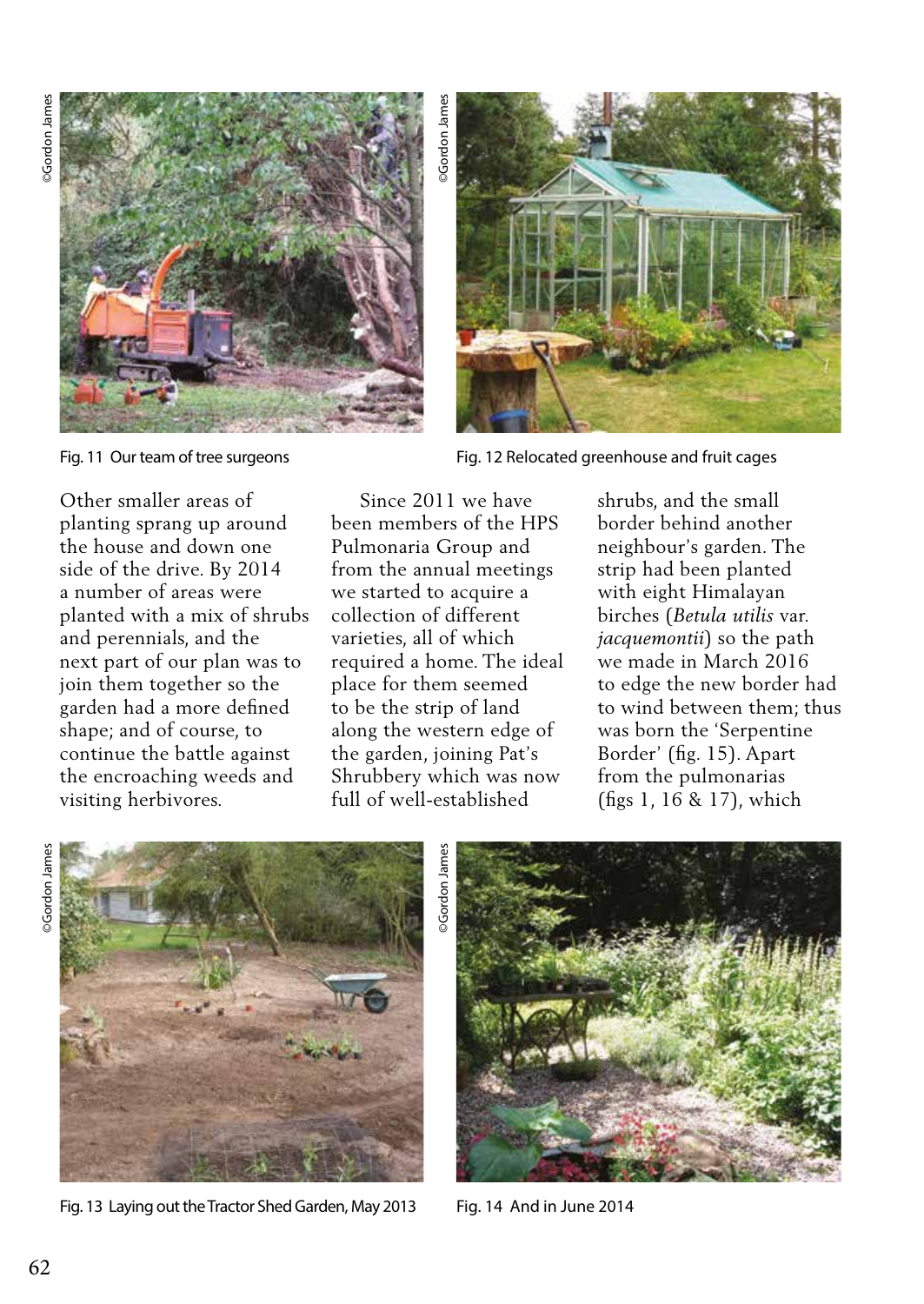

Fig. 15 Serpentine border

seem to do very well here and have overflowed along the edges into neighbouring areas, we've planted a number of winter- and early-spring-flowering plants including sweet box (*Sarcococca confusa* and *S. hookeriana*), hellebores and drifts of snowdrops. Any resemblance to the winter garden at Anglesey Abbey near Cambridge was entirely intentional.

 The other major development in the garden



©Gordon James

Gordon Jame

Fig. 16 *Pulmonaria angustifolia*  'Blaues Meer'

was inspired by *Planting Design for Dry Gardens* by Olivier Filippi, who has a remarkable dry garden and nursery just outside the small town of Mèze on the Languedoc coast in southern France. Olivier's garden relies very heavily on mulching with thick layers of gravel. The first of our own gravel gardens, marked on the plan as West Gravel Garden, is in an area first planted in the early days of the garden. Then in 2017

©Gordon James

Gordon Jame

Fig. 17 *Pulmonaria* 'Saint Ann's'

we cleared all but the larger plants and landscaped it on two levels before replanting and covering it with a thick layer of small gravel to conserve water, since the soil tends to be very dry owing to nearby conifers (figs 18 & 19).

 In May 2017 we visited Olivier's nursery and garden near Mèze and were inspired to create a second gravel garden immediately behind the house. The landscaping was carried out in November 2017 (fig. 20) and planted



Fig. 18 Laying out the first gravel garden, March 2017 Fig. 19 First gravel garden, May 2018